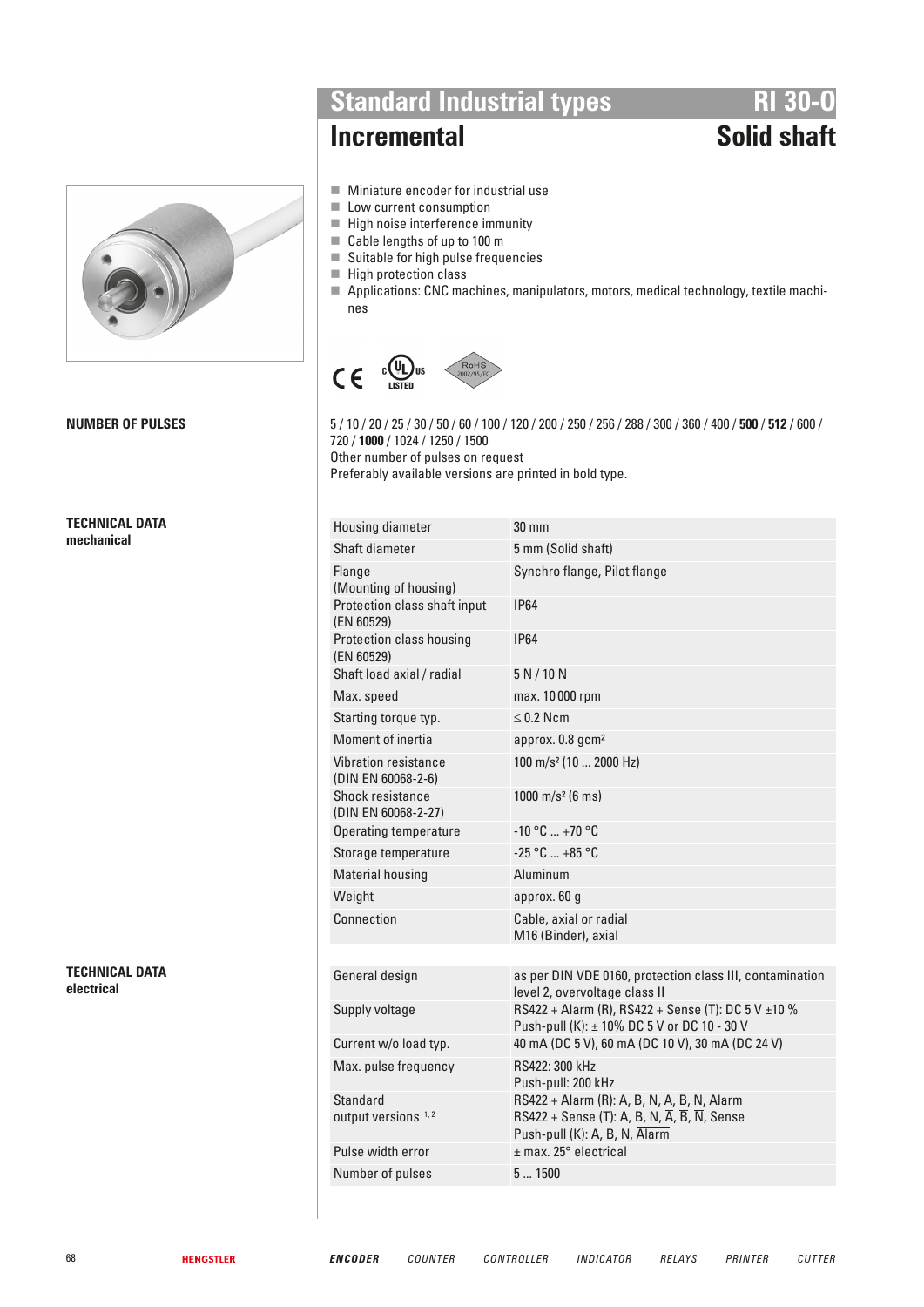**Standard Industrial types**<br>**RI 30-0**<br>**RI 30-0** 

# **Incremental**

Alarm output NPN-O.C., max. 5 mA Pulse shape Square wave

Pulse duty factor 1:1

<sup>1</sup> With push-pull (K): pole protection

<sup>2</sup> Output description and technical data see chapter "Technical basics"

| <b>Description</b><br>(push-pull) | <b>Description</b><br>(RS422) | Lead $\Box$ mm $^2$ | <b>Colour</b>       |
|-----------------------------------|-------------------------------|---------------------|---------------------|
| DC 10 - 30 V                      | DC <sub>5</sub> V             | 0.5                 | red                 |
|                                   | Sense V <sub>cc</sub>         | 0.14                | yellow/red          |
| <b>Channel A</b>                  | <b>Channel A</b>              | 0.14                | white               |
|                                   | Channel $\overline{A}$        | 0.14                | white/brown         |
| <b>Channel B</b>                  | Channel B                     | 0.14                | green               |
|                                   | Channel B                     | 0.14                | green/brown         |
| <b>Channel N</b>                  | <b>Channel N</b>              | 0.14                | yellow              |
|                                   | Channel $\overline{N}$        | 0.14                | yellow/brown        |
| GND                               | GND                           | 0.5                 | black               |
| <b>Alarm</b>                      | Alarm/Sense GND <sup>1</sup>  | 0.14                | yellow/black        |
| screen <sup>2</sup>               | screen <sup>2</sup>           |                     | screen <sup>2</sup> |
| .                                 |                               |                     |                     |

<sup>1</sup> depending on ordering code

2 connected with encoder housing

| <b>Description (push-pull)</b> | Pin |
|--------------------------------|-----|
| DC 10 - 30 V                   |     |
| Channel A                      |     |
| <b>Channel N</b>               | 3   |
| Channel B                      | 4   |
| <b>Alarm</b>                   | 5   |
| GND                            |     |

### **TECHNICAL DATA electrical (continued)**

**ELECTRICAL CONNECTIONS Cable Description** 

### **ELECTRICAL CONNECTIONS M16 connector (Binder), 6 pole**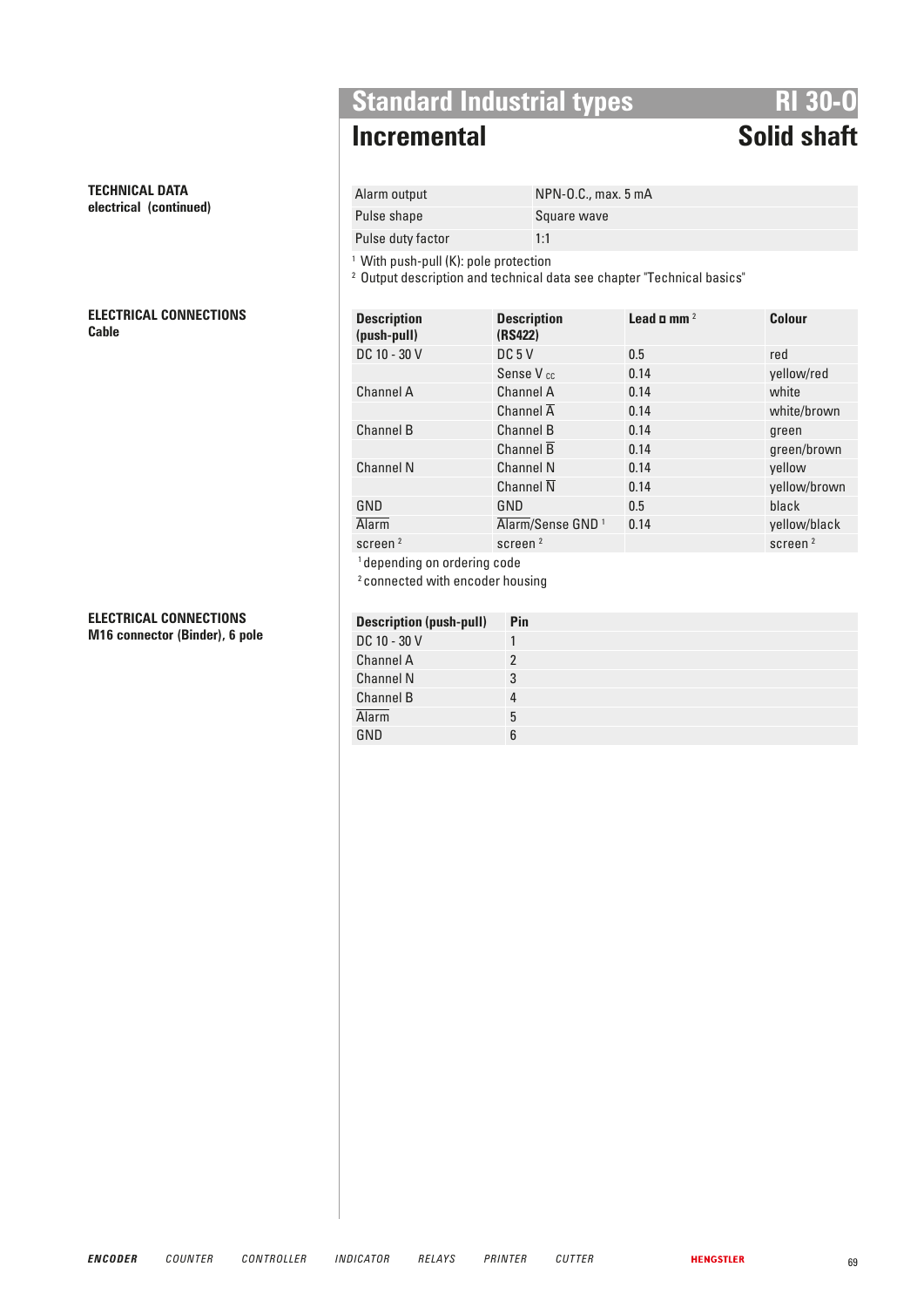# **Standard Industrial types**<br>**RI 30-0**<br>**RI 30-0**<br>**RI 30-0**

# **Incremental**

## **DIMENSIONED DRAWINGS**



|   | axial   |  | <4> | mounting thread M3x5                                                         |  |
|---|---------|--|-----|------------------------------------------------------------------------------|--|
| 2 | radial  |  |     | Cable bending radius R for flexible installation $\geq 100$ mm               |  |
|   | Housing |  |     | Cable bending radius R for fixed installation $\geq 40$ mm  Dimensions in mm |  |
|   |         |  |     |                                                                              |  |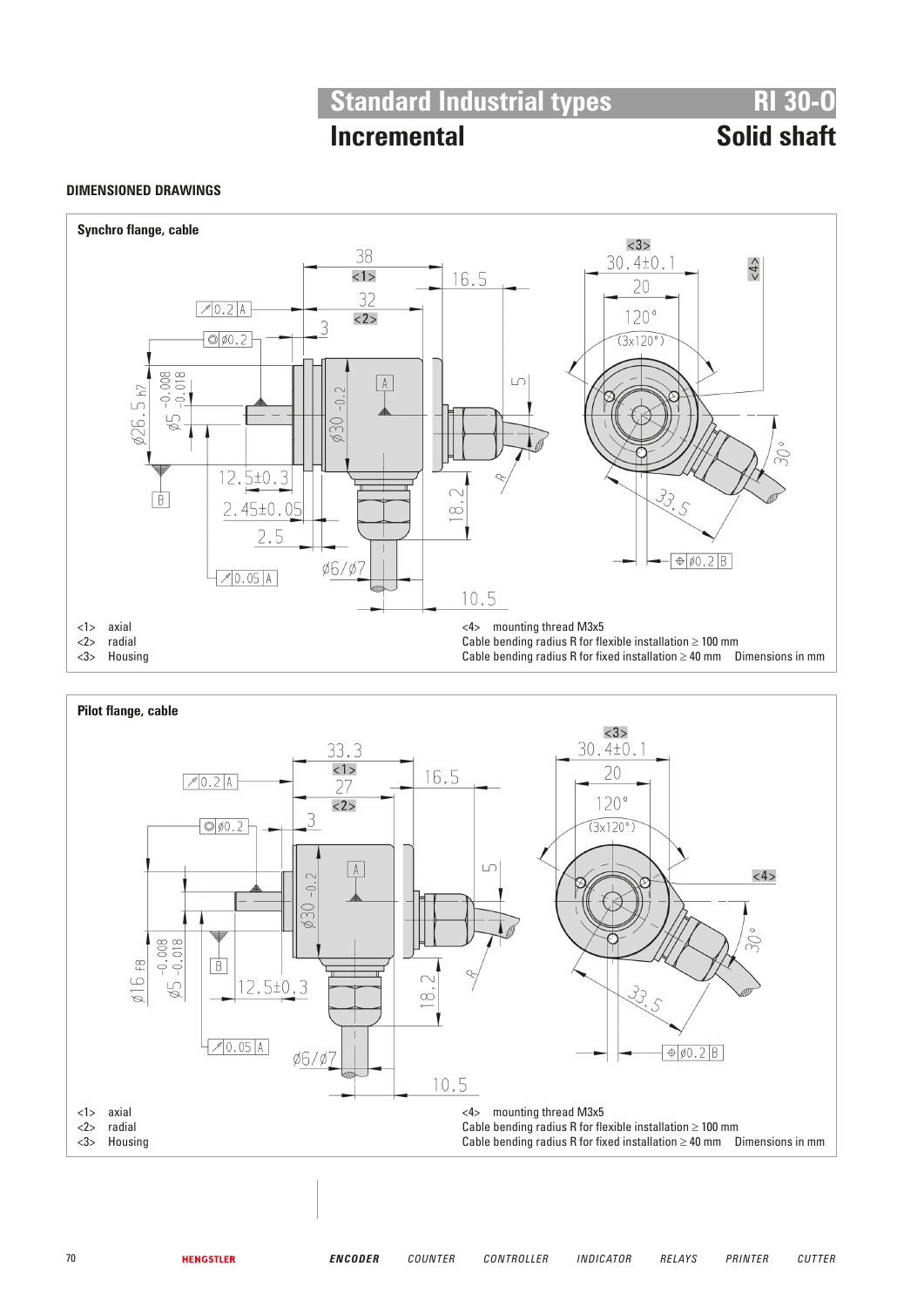# **Standard Industrial types**<br>**RI 30-0**<br>**RI 30-0**

# **Incremental**

## **DIMENSIONED DRAWINGS (continued)**